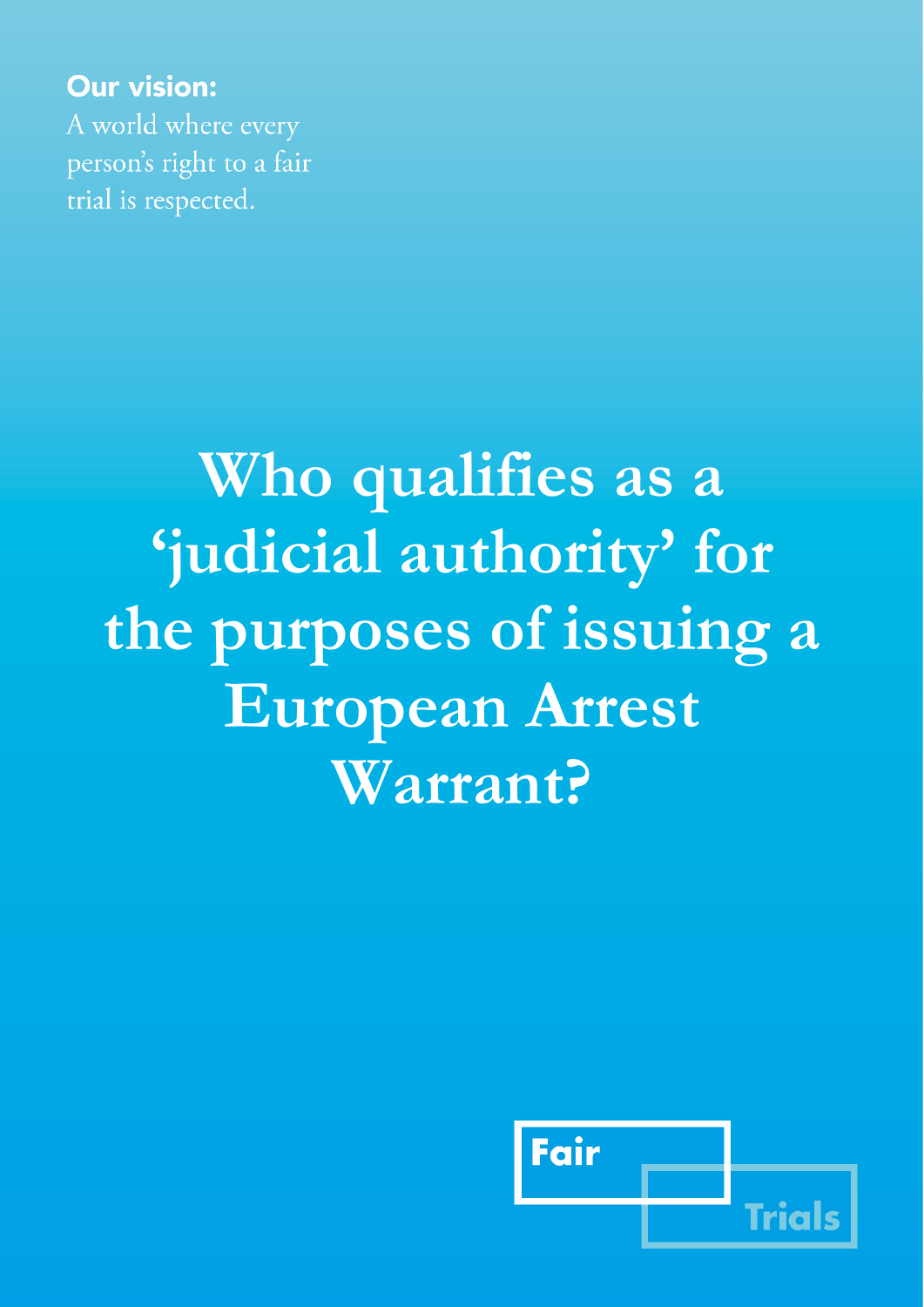# **About Fair Trials**

Fair Trials is a global criminal justice watchdog with offices in London, Brussels and Washington, D.C., focused on improving the right to a fair trial in accordance with international standards.

Fair Trials' work is premised on the belief that fair trials are one of the cornerstones of a just society: they prevent lives from being ruined by miscarriages of justice and make societies safer by contributing to transparent and reliable justice systems that maintain public trust. Although universally recognised in principle, in practice the basic human right to a fair trial is being routinely abused.

Its work combines: (a) helping suspects to understand and exercise their rights; (b) building an engaged and informed network of fair trial defenders (including NGOs, lawyers and academics); and (c) fighting the underlying causes of unfair trials through research, litigation, political advocacy and campaigns.

In Europe, we coordinate the Legal Experts Advisory Panel- the leading criminal justice network in Europe consisting of over 180 criminal defence law firms, academic institutions and civil society organizations. More information about this network and its work on the right to a fair trial in Europe can be found at: [www.fairtrials.org/legal-experts-advisory-panel](https://www.fairtrials.org/legal-experts-advisory-panel)



# **Contact:**

Laure Baudrihaye-Gérard Senior Lawyer (Europe) +32 (0)2 894 99 55 [laure.baudrihaye@fairtrials.net](mailto:laure.baudrihaye@fairtrials.net)

*This document has been produced with the financial support of the Justice Programme of the European Union. The contents of this publication are the sole responsibility of Fair Trials and can in no way be taken to reflect the views of the European Commission.*



Co-funded by the Justice Programme of the European Union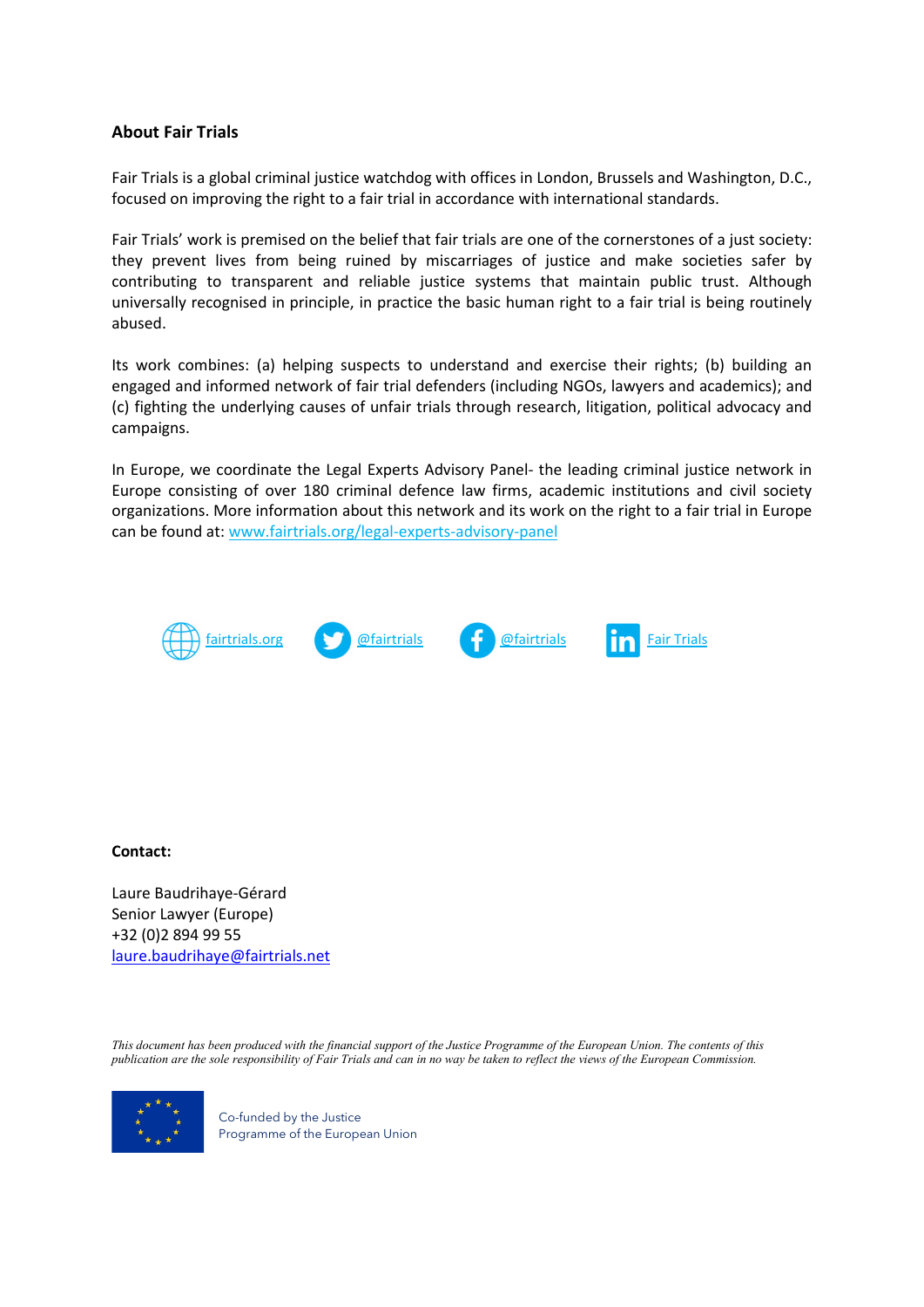

On 27 May, the Court of Justice of the EU ("**CJEU**") issued its ruling in Cases C-509/18 and Joined Cases C-508/18 and C-82/19 PPU on preliminary reference requests from the Irish Supreme Court.

The referring Irish Court is considering the execution of three European Arrest Warrants ("**EAWs**") for the purposes of conducting a criminal prosecution prior to judgment issued by two German public prosecutor's offices (Lübeck and Zwickau) and the Prosecutor General of Lithuania.

The defence had argued that the EAWs were not valid, because they had not been issued by a competent "judicial authority" according to the meaning of the Framework Decision on the EAW 2002/584.

Due to the principle of procedural autonomy, it is up to each individual Member State to designate the body or bodies who can issue EAWs. However, the meaning and the scope of the concept of "issuing judicial authority" for the purposes of issuing an EAW is an autonomous concept of EU law, which must be interpreted consistently across the EU. To determine its decision, the referring Irish Court therefore asked the CJEU for guidance about this EU law concept.

The CJEU was, therefore, asked to grapple with the question of how to assess the independence of a public prosecutor from the executive, the Ministry of Justice:

- 1. In **Germany**, the public prosecutors' offices are responsible for the prosecution of criminal offences and are subordinate to the Ministry of Justice, and may be subject, directly or indirectly, to directions or instructions in a specific case from that body in connection with the adoption of a decision to issue an EAW. The CJEU concluded that the concept of "judicial authority" does not include public prosecutors' offices, as they are exposed to the risk of being subject, directly or indirectly, to directions or instructions in a specific case from the executive, such as a Minister for Justice, in connection with the adoption of a decision to issue an EAW.
- 2. However, the concept does include the Prosecutor General of a Member State. The Prosecutor General of **Lithuania**, whilst institutionally independent from the judiciary, is responsible for the conduct of criminal prosecutions and whose legal position, in that Member State, affords him/her a guarantee of independence from the executive in connection with the issuing of an EAW.

# **Key points from the CJEU decisions**

- 1. **Public prosecutors are authorities who participate in the administration of criminal justice.**  The CJEU confirmed its earlier case-law that the concept of "judicial authority" is not limited to only judges or courts, but more broadly to the authorities "participating in the administration of criminal justice" in each Member State, as distinct from ministries or police services which are part of the executive. This concept extends to public prosecutors, who are competent, in criminal proceedings, to prosecute a person suspected of having committed a criminal offence so that the person may be brought before a court.
- 2. **The EAW system entails a dual level of protection of procedural and fundamental rights**. First, the person must have had the benefit of protection of procedural and fundamental rights in respect of the decision to issue a national arrest warrant. Second, these rights must also be protected at the stage when the decision is made to also issue an EAW (where the person subject to the national arrest warrant is in another EU Member State). That protection means that a decision meeting the requirements inherent in effective judicial protection should be adopted, at least, at one of the two levels of that protection.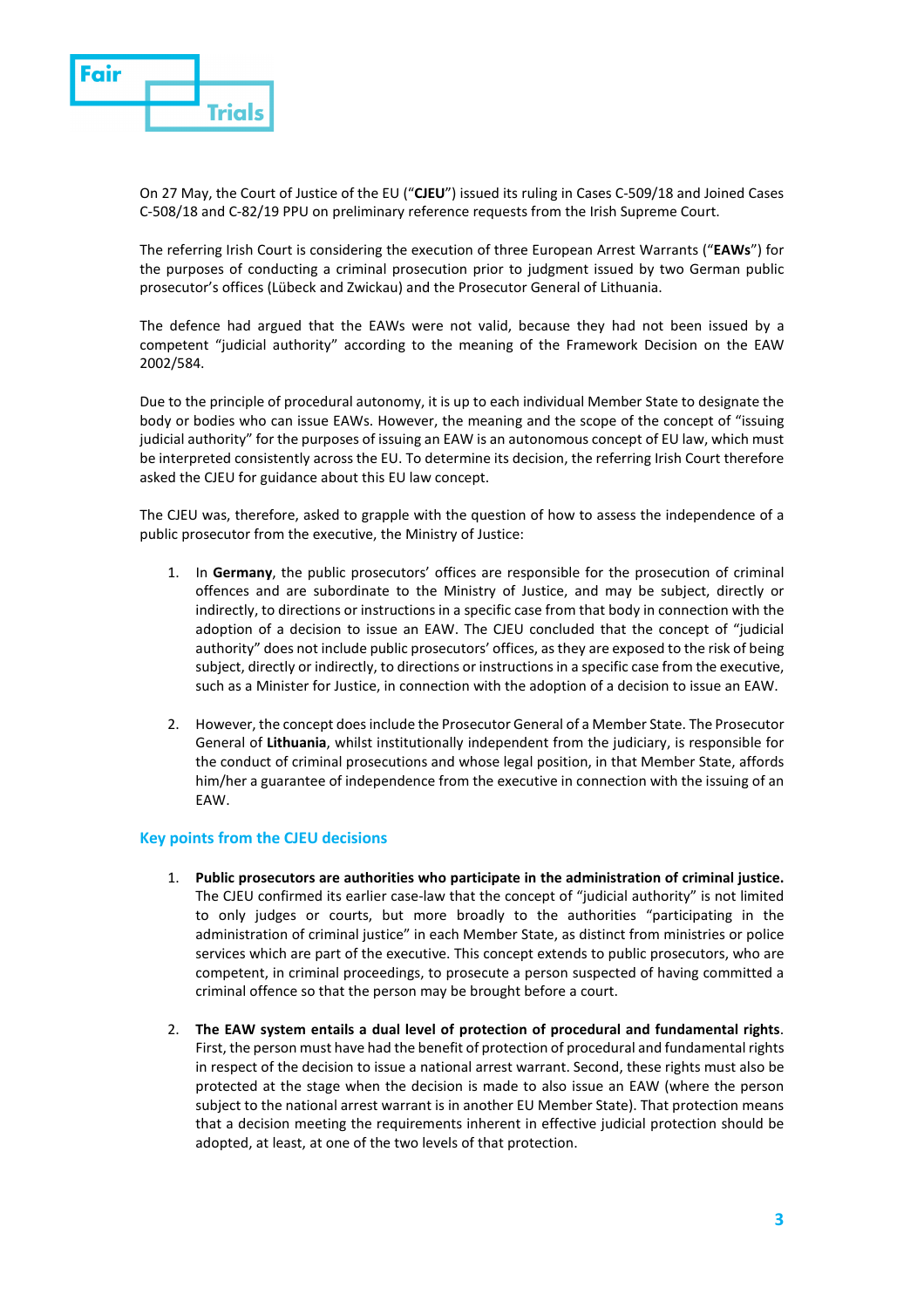

- 3. **The executing authority must be satisfied that procedural and fundamental rights are protected.** Where the law of the issuing Member State confers the competence to issue an EAW on an authority which, whilst participating in the administration of justice in that Member State, is not a judge or a court, the national judicial decision, such as a national arrest warrant, on which the EAW is based, must itself be based on a national procedure (a) that is subject to review by a court and (b) that the person concerned has had the benefit of all appropriate safeguards, including those derived from the fundamental rights and legal principles.
- 4. **The issuing judicial authority must verify the proportionality of the issuing of an EAW on a case-by-case basis**. The second level of protection of the rights of the person concerned means that the issuing judicial authority must review, in particular, observance of the conditions necessary for the issuing of the EAW and examine whether, in the light of the particular circumstances of each case, it is proportionate to issue that warrant, even where the EAW is based on a national decision delivered by a judge or a court. In addition, where the law of the issuing Member State confers the competence to issue EAWs on an authority which, whilst participating in the administration of justice in that Member State, is not itself a court, the decision to issue such an arrest warrant and, inter alia, the proportionality of such a decision must be capable of being the subject of court proceedings which meet in full the requirements inherent in effective judicial protection in the Member State.
- 5. **The "issuing judicial authority" must be capable of exercising its responsibilities objectively.** In order to exercise its role, the issuing judicial authority must be in a position to take into account all incriminatory and exculpatory evidence, without being exposed to the risk that its decision-making power be subject to external directions or instructions, in particular from the executive, such that it is beyond doubt that the decision to issue an EAW lies with that authority and not, ultimately, with the executive.
- 6. **The independence of the issuing judicial authority must be guaranteed by statutory rules and an institutional framework.** The issuing judicial authority must be in a position to give assurances to the executing judicial authority that, as regards the guarantees provided by the legal order of the issuing Member State, it acts independently in the execution of those of its responsibilities which are inherent in the issuing of an EAW. In particular, the issuing authority must show that there are statutory rules and an institutional framework in place capable of guaranteeing that the issuing judicial authority is not exposed, when adopting a decision to issue such an arrest warrant, to any risk of being subject, inter alia, to an instruction from the executive on a specific case.

# **Independence of the Lithuanian Prosecutor General**

As regards the Lithuanian prosecutor, the CJEU was satisfied that the Lithuanian Prosecutor General may be considered to be an "issuing judicial authority":

- The prosecutor is required to satisfy himself/herself that the requirements necessary to issue an EAW are met, in particular, that a judicial decision having immediate effect of remanding a person in custody has been made by a judge or pre-trial investigation court and that the rights of the person concerned have been respected.
- In exercising this function, the Constitution confers upon public prosecutors independence to act freely from any external influence, including from the executive.

# **Lack of independence of the German prosecutors**

Although the CJEU recognised that the two German public prosecutors' offices at issue in the main proceedings are required to act objectively and investigate both inculpatory and exculpatory evidence,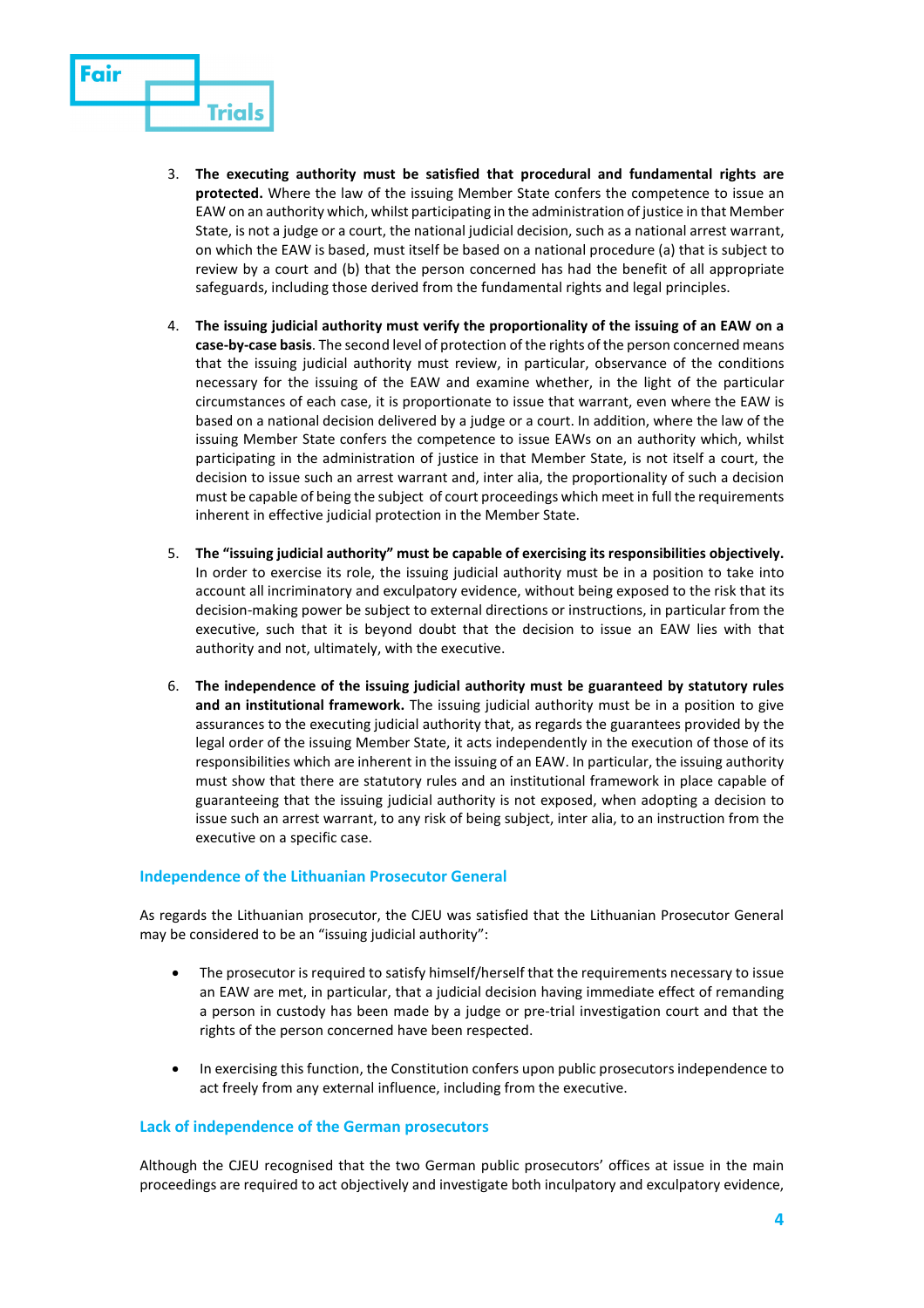

the CJEU considered that they are exposed to the risk of being influenced by the executive in their decision to issue an EAW, and therefore, did not comply with the requirements of being regarded as an "issuing judicial authority".

In particular, the Minister for Justice has the power to issue instructions to public prosecutors. The German Government, in its submissions to the CJEU, confirmed that the power to issue instructions enables the Minister to have a direct influence on a decision of a public prosecutor's office to issue or, in some cases, not to issue an EAW. However, German law provided safeguards which are capable of circumscribing the power to issue instructions enjoyed by the Minister for Justice in respect of the public prosecutor's office, so that the situations in which that power could be exercised are extremely rare. Moreover, the public prosecutors' offices are staffed by officials who cannot be dismissed from their positions simply on account of failure to comply with an instruction.

Despite such safeguards, the CJEU considered that it cannot wholly rule out the possibility, in all circumstances, that a decision of a public prosecutor's office to issue an EAW may, in a given case, be subject to an instruction from the Minister for Justice. In particular, the CJEU noted that:

- Although a manifestly unlawful instruction from the Minister should not be followed by the public prosecutor, the law does not specify the conditions governing the exercise of that power. This does not, therefore, prevent the Minister for Justice from influencing the discretion enjoyed by the public prosecutors' offices in deciding to issue an EAW.
- It cannot be ruled out that instructions from the minister may be given orally.
- Although the Minister for Justice may decide not to exercise the power to issue instructions in specific cases, it cannot be ruled out that the situation may be changed in the future by political decision.

In the present case, the CJEU considered that it was irrelevant that, in connection with the issuing of the EAWs at issue in the main proceedings, no instruction in a specific case was issued to the public prosecutor's office in Lübeck or in Zwickau from the Ministers for Justice of the *Länder* concerned.

# **Key points**

The CJEU has drawn a firm line in respect of the often blurry relationship that public prosecutors have with Ministries of Justice. The mere fact that the Executive may issue an instruction to a prosecutor, whether that power is exercised or not, means that the prosecutor cannot qualify as "judicial authority" for the purposes of issuing EAWs. This approach is in line with the CJEU's recent [ruling of 25 July 2018,](http://curia.europa.eu/juris/document/document.jsf?text=&docid=204384&pageIndex=0&doclang=EN&mode=lst&dir=&occ=first&part=1&cid=6372258)  according to which maintaining the independence of such authorities is essential to guarantee the effective judicial protection of individuals.

This has far-reaching implications as regards which authorities are competent to issue other types of cross-border cooperation requests based upon EU mutual recognition instruments. In particular, it will be relevant to assess which authority qualifies for the purposes of issuing cross-border requests for electronic evidence envisaged in the **European Production Order** proposed by the EU.

Importantly, the CJEU recognised that EAWs must be subject to a review of proportionality. Fair Trials has argued that what might be acceptable in the national arrest warrant context might not be acceptable in the context of an EAW, given the more extreme impact of an EAW, which involves a person leaving his or her place of residence, and potentially family and social ties, to be extradited to another country. As Fair Trials highlighted in it[s 2018 report,](https://www.fairtrials.org/publication/beyond-surrender) enabling Member States not only to arrest someone, but also to have them extradited to another country, can have considerable impact on the lives and rights of ordinary people. It is key that when considering whether to surrender a person, executing countries verify that issuing authorities have duly considered that the issuing of an EAW is